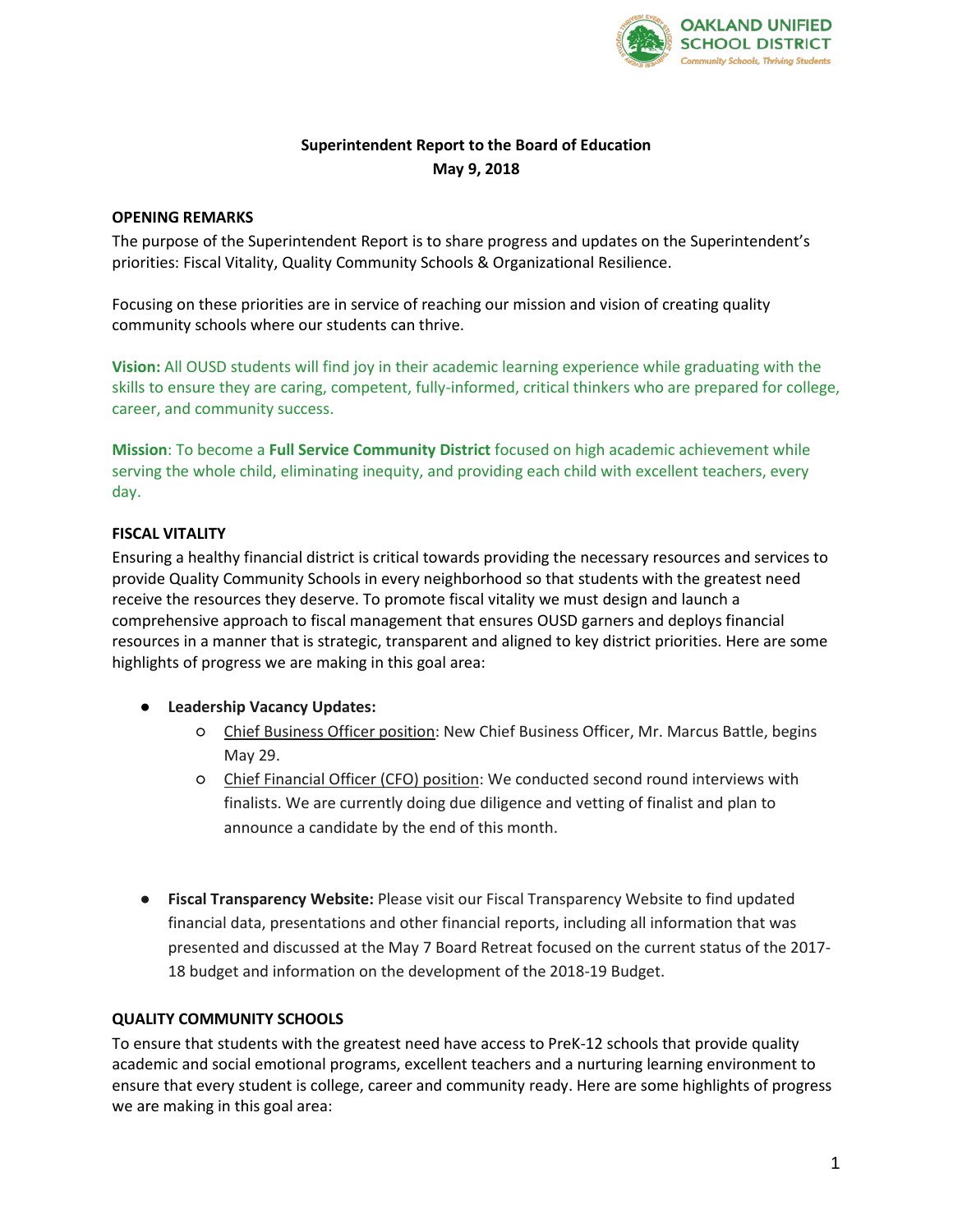

#### ● **Water Quality Update:**

○ On May 1, the Oakland City Council voted to approve the purchase and installation of new hydration stations for 110 schools in Oakland Unified School District (OUSD). The vote will help ensure that students throughout the District have access to clean drinking water at school. Oakland's Sugar Sweetened Beverage tax, will provide \$371,000 in funding for the stations. Additionally, Alameda County Supervisor Wilma Chan will also allocate \$100,000 from Measure A discretionary funds. We thank the City Council and Supervisor Chan for their partnership and investment in our District.

**\_\_\_\_\_\_\_\_\_\_\_\_\_\_\_\_\_\_\_\_\_\_\_\_\_\_\_\_\_\_\_\_\_\_\_\_\_\_\_\_\_\_\_\_\_\_\_\_\_\_\_\_\_\_\_\_\_\_\_\_\_\_\_\_\_\_\_\_**

○ We continue to implement Board Policy 3511.3. Although sites have been initially tested, site administration will continue to see further testing and possible removal of fixtures that are over 5 ppb (as stated in BP 3511.3).

### **McClymonds Water Quality Updates**

- We are 100% complete on the repiping of the gym. The connection of the showers to the hot water tank has been completed on May 3. We now have both hot and cold water in the boys and girls showers in the locker rooms.
- Elevation Network & Risk Management provided the most recent updates to parents, staff, and community at McClymonds' community meeting on Thursday, April 26th. Representatives from EBMUD and Alameda County Lead Prevention Program were also on hand to answer questions from the community.
- Please see the [Water Safety Timeline t](https://docs.google.com/document/d/1wZUj-5px8X8hGJ_ANc4z-PBhYQjFC2qc0_9SaX0hJp8/edit?usp=sharing)o see a list of all the repairs that have been completed at McClymonds since August 2016.
- Check out the McClymonds Water Safety Web Page here: [McClymonds Water Safety:](https://docs.google.com/document/d/1wZUj-5px8X8hGJ_ANc4z-PBhYQjFC2qc0_9SaX0hJp8/edit?usp=sharing)  [Data & Resources Webpage](https://docs.google.com/document/d/1wZUj-5px8X8hGJ_ANc4z-PBhYQjFC2qc0_9SaX0hJp8/edit?usp=sharing)
- **School Network Update:** In each Superintendent Report going forward, I will be sharing successes in 1-2 of our School Networks. The successes I share will be related to the work happening in the Networks toward achieving our LCAP goals for all our students:
	- GOAL 1: GRADUATES ARE COLLEGE AND CAREER READY
	- GOAL 2: STUDENTS ARE PROFICIENT IN STATE ACADEMIC STANDARDS
	- GOAL 3: STUDENTS ARE READING AT OR ABOVE GRADE LEVEL
	- GOAL 4: ENGLISH LEARNERS ARE REACHING ENGLISH FLUENCY
	- GOAL 5: STUDENTS ARE ENGAGED IN SCHOOL EVERYDAY
	- GOAL 6: PARENTS & FAMILIES ARE ENGAGED IN SCHOOL ACTIVITIES
	- SCHOOL AREA OF FOCUS: **High School Network & Linked Learning**

### *Goal 1-Graduation Rates*

- Graduation rates have increased for each of the past 3-years with an increase of 5% total from the class of 2014 to the class of 2016. More students are on-track since the Board's commitment to Linked Learning and we put resources behind our work with Measure N.
- After 3 years of declining enrollment in 4-year colleges, we have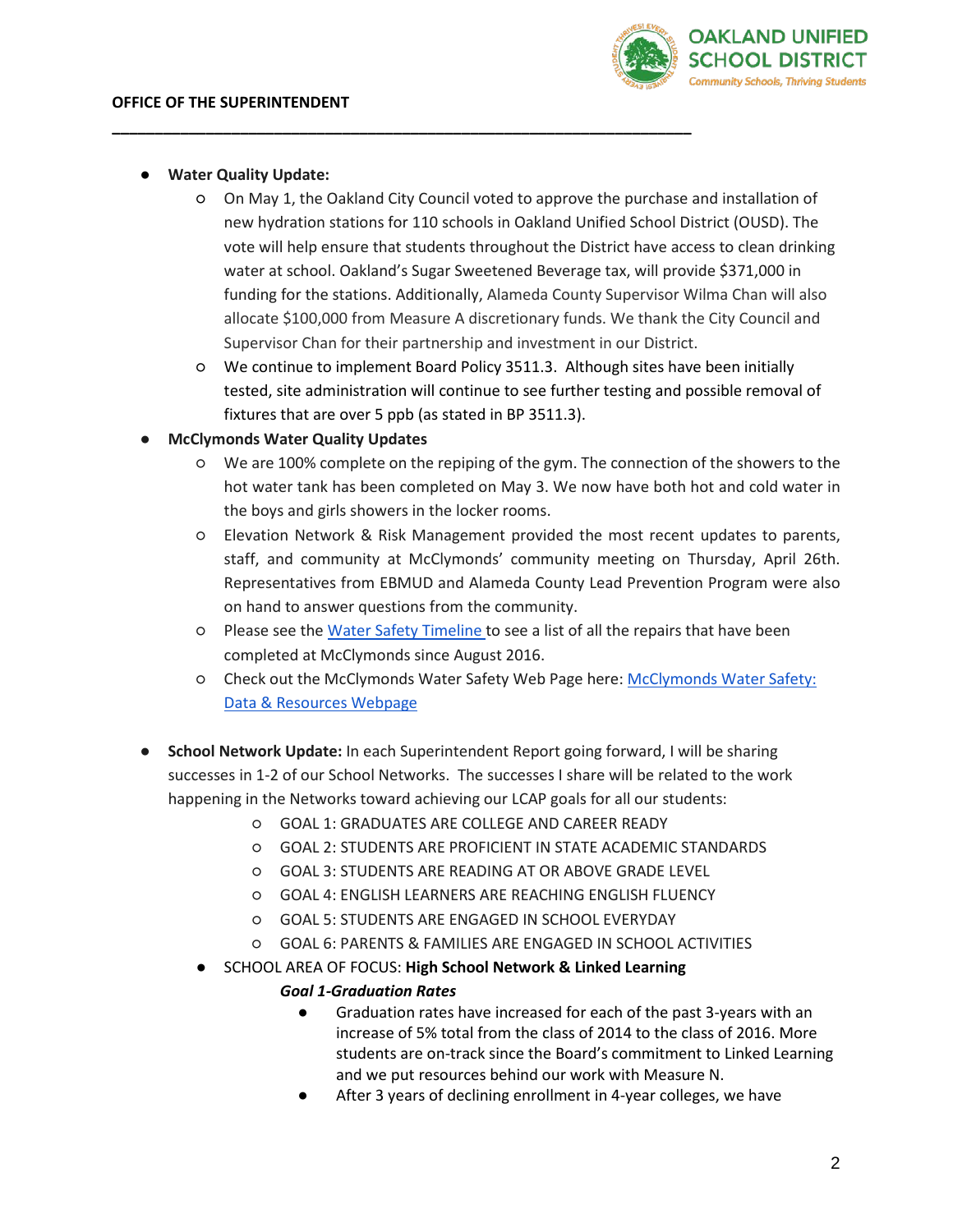

increased the number of students enrolling in 4 year colleges by 4.8% A highlight within this data is that our students who are Latinx who enroll in 4-year colleges has increased from 18.8% to 24.9%.

# *Goal 2- Academic Standards/Pathway Participation*

- The number of students enrolled in pathways from the 2013-2014 school year to the 2017-2018 school year has increased from 2,853 students (45.1% of all high school students) to 5,633 students (78.1% of all high school students).
- With this increase in pathway enrollment, the average GPA of students enrolled in pathways during the 2016-2017 school year was 2.76 while students not in pathways had an average GPA of 2.44, almost ⅓ of a grade higher.

### *Goal 3- Reading Above Grade Level*

**\_\_\_\_\_\_\_\_\_\_\_\_\_\_\_\_\_\_\_\_\_\_\_\_\_\_\_\_\_\_\_\_\_\_\_\_\_\_\_\_\_\_\_\_\_\_\_\_\_\_\_\_\_\_\_\_\_\_\_\_\_\_\_\_\_\_\_\_**

● Our schools who've shown the largest increases for SRI from the Fall of 2017 to Midyear 2018 for percentage of students testing on grade level are as follows:

CCPA 6.3% growth

Life Academy 6.1% growth

MetWest 2.9% growth

Madison 2.3% growth

● For SBAC ELA proficiency, during the 2015-2016 school year, 606 students were proficient or above while during the 2017-2018 school year 649 students were proficient or above.

# *Goal 4- English Language Learner Fluency*

● From the 2015-2016 school year to the 2017-2018 school year, the number of students who are English Learners enrolled in pathways has increased from 641 students to 1,404. An increase of participation by 33.2%

# *Goal 5-Student Engagement*

- From the 2012-2013 school year to the 2016-2017 school year, the average attendance for students in pathways ranged from 94.8% to 96.7%.
- 68.4% of Special Education Students are included within our pathways.
- We tripled the number of African-American Males that are participating in internships.
- Expanded paid internship to cohorts of students from Bunche, Dewey, Castlemont, and McClymonds
- Doubled the overall summer internship program in one year

# *Goal 6- Family Engagement*

- Crocker families and community went to Bridges Elementary on 4/28 to help clean the neighborhood and school. It was a beautiful event!
- Students from across the High School Network are engaging in presenting their Senior Capstone presentations. For the presentations, students are asked to research a topic relevant and interesting to their lives, write a research paper, and present to an authentic audience comprised of teachers, advisors, family members, and community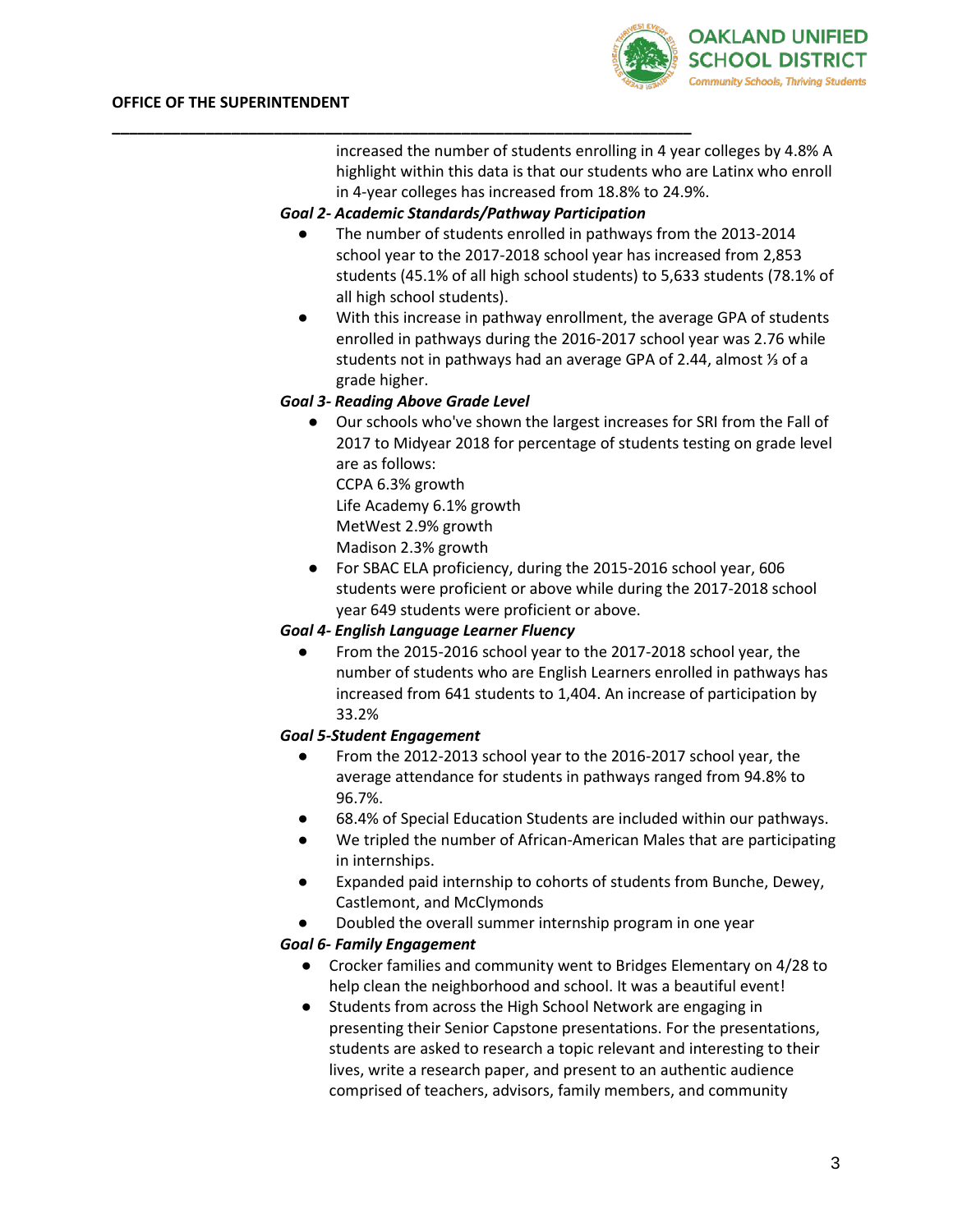

professionals. The students cover topics such as Gentrification, Human Trafficking, Gun Violence and Educational Equity. This is a culminating event for our seniors who connect academic skills with a topic linked to their own personal passions.

- **A Linked Learning Delegation from Oakland was invited to speak before the Senate Career and Technical Education Caucus:** The goal of the visit is that Linked Learning and other high-quality college and career pathways are an important vehicle to ensure that all students are provided with a rigorous and responsible educational experience that will set them up for success in high-skill and high-wage jobs. The delegation is the first in five years of such delegations that will be entirely African American and the goal of the visit is to lift up successes in Linked Learning with an emphasis on the impact of Comprehensive Student Supports including but not limited to equity initiatives including African American Male Achievement.
- **Westlake's Jazz Band and Edna Brewer's Jazz Band** performed at Yoshi's on April 30, in celebration of International Jazz Day. Edna Brewer's Jazz Band was also recently recognized as the Outstanding Junior High Jazz Combo by the national jazz publication, Downbeat Magazine.

**\_\_\_\_\_\_\_\_\_\_\_\_\_\_\_\_\_\_\_\_\_\_\_\_\_\_\_\_\_\_\_\_\_\_\_\_\_\_\_\_\_\_\_\_\_\_\_\_\_\_\_\_\_\_\_\_\_\_\_\_\_\_\_\_\_\_\_\_**

● **May Begins Month of Celebrating Educators Across the District**: On May 1, we joined districts across the nation in celebrating School Principals' Day and today (May 9) we are recognizing California Day of the Teacher and National School Nurse Day. The month of May honors many of our educators from teachers and principals to cafeteria workers, nurses and classified staff. I urge us all to celebrate our colleagues for enriching the lives of our students and making OUSD a great place to work. Please join me in deeply appreciating and celebrating them this month!

#### **ORGANIZATIONAL RESILIENCE**

The bedrock of an effective organization is people. To promote organizational resilience we must continuously invest in building the capacity of staff as we work towards creating a high quality school system. Here are some highlights of progress we are making in this goal area:

- **Students First: The Talent Division, in partnership with Californians for Justice**, is modeling a central office department who is finding ways to positively and directly impact student growth and development. These efforts are designed to not only find ways to pull students into the hiring process of our staff but to help students learn what it takes to be prepared to enter into the workforce through resume reviews, interview techniques and presenting yourself when seeking employment. The following are a few examples of the work, and there is more to come:
	- **Ensuring Student Voice in Personnel Committees:** CFJ designing structures and training for students to take part in personnel committees. Pilot at Oakland Tech. Secondary schools will be formally structured for the 2019 hiring season with a Student Bootcamp led by CFJ.
	- **Students lead a section in the New Employee Orientation:** every other Friday where new hires learn about OUSD process, HR benefits, etc. Students will be the ones to share how they experience OUSD and how they expect employees to show up in their classrooms and at their schools. Students have designed a presentation and will present